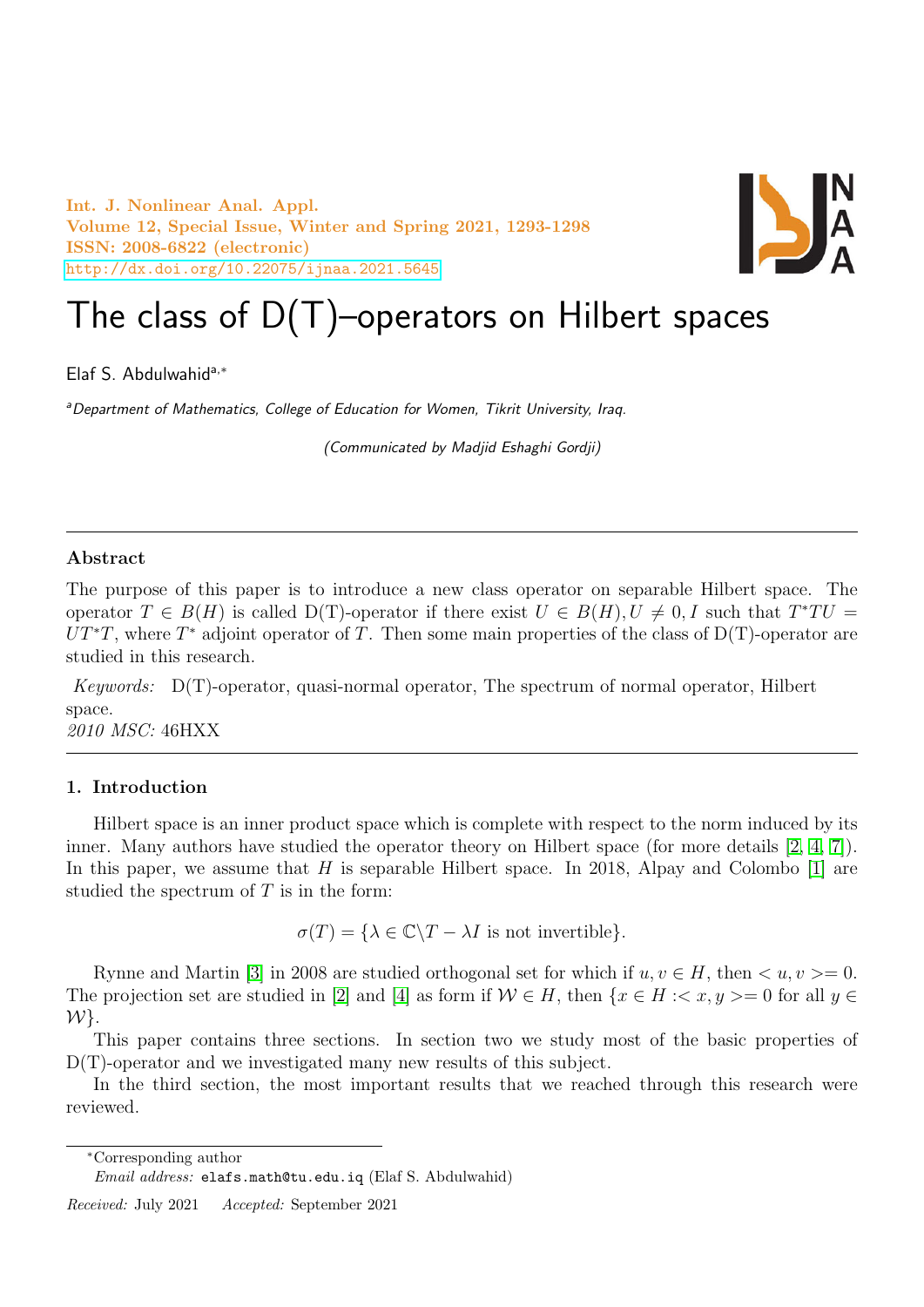## 2. Main Results

In this section, we investigated some of new results in this subject through some of the basic theorems and propositions.

**Definition** 2.1. Let  $T \in B(H)$ . Then T is called the class of  $D(T)$ -operator if there exist  $U \in$  $B(H), U \neq 0, I$  such that  $T^*TU = UT^*T$ . In this case we put  $D(T) = \{U \in B(H) : T^*TU = UT^*T$ .

Remark 2.2.  $D(T) \neq \emptyset$  because  $0, I \in D(T)$ .

**Proposition 2.3.**  $D(T)$  is a closed subspace of  $B(H)$ .

**Proof**. Let  $U_1, U_2 \in D(T)$ . Then

$$
T^*T(\alpha U_1 + \beta U_2) = \alpha U_1 T^*T + \beta U_2 T^*T = (\alpha U_1 + \beta U_2) T^*T.
$$

Therefore  $(\alpha U_1 + \beta U_2) \in D(T)$ . Let  $U_n \in D(T)$  such that  $U_n \longrightarrow U$ . Therefore,

 $T^*TU_n \longrightarrow T^*TU$  and  $U_nT^*T \longrightarrow UT^*T$ .

Since  $T^*TU_n = U_nT^*T$ , for all  $n, T^*TU = UT^*T$ . Then  $U \in D(T)$ .  $\Box$ 

**Proposition 2.4.** 1. If  $U_1, U_2 \in D(T)$ , then  $U_1U_2 \in D(T)$ .

- 2. If  $U \in D(T)$ ,  $U^n \in D(T)$ , for all n.
- 3.  $U \in D(T)$  if  $U^* \in D(T)$ .
- 4. If  $U \in D(T)$  is an invertible operator, then  $U^{-1} \in D(T)$ .

**Theorem 2.5.** If  $T_1^*T_2^* + T_2^*T_1^* = 0$ , then  $D(T_1) \cap D(T_2) \subseteq D(T_1 + T_2)$ .

**Proof** . Let  $U \in D(T_1) \cap D(T_2)$ . Then

$$
(T_1 + T_2)^*(T_1 + T_2)U = (T_1^*T_1 + T_1^*T_2 + T_2^*T_1 + T_2^*T_2)U
$$
  

$$
= T_1^*T_1U + T_2^*T_2U
$$
  

$$
= UT_1^*T_1 + UT_2^*T_2
$$
  

$$
= U(T_1 + T_2)^*(T_1 + T_2).
$$

□

**Proposition 2.6.** If  $U \in D(T)$ , then  $TUT^* \in D(T^*)$  i.e.  $TD(T)T^* \subseteq D(T^*)$ .

Proof. We have,

$$
TT^*(TUT^*) = (TUT^*)TT^*.
$$

Then  $TUT^* \in D(T^*)$ .  $\square$ 

**Remark 2.7.** 1. If  $U \in D(T)$ , then  $U^* \in D(T)$  and  $U^{*n} \in D(T)$ , for all n. 2.  $(T^*T)^n \in D(T)$ , for all n.

**Proposition 2.8.** 1. T is a quasi-normal operator [\[5\]](#page-5-5) if and only if  $T \in D(T)$ . 2. If  $T \in D(T)$ , then  $T^n \in D(T)$ .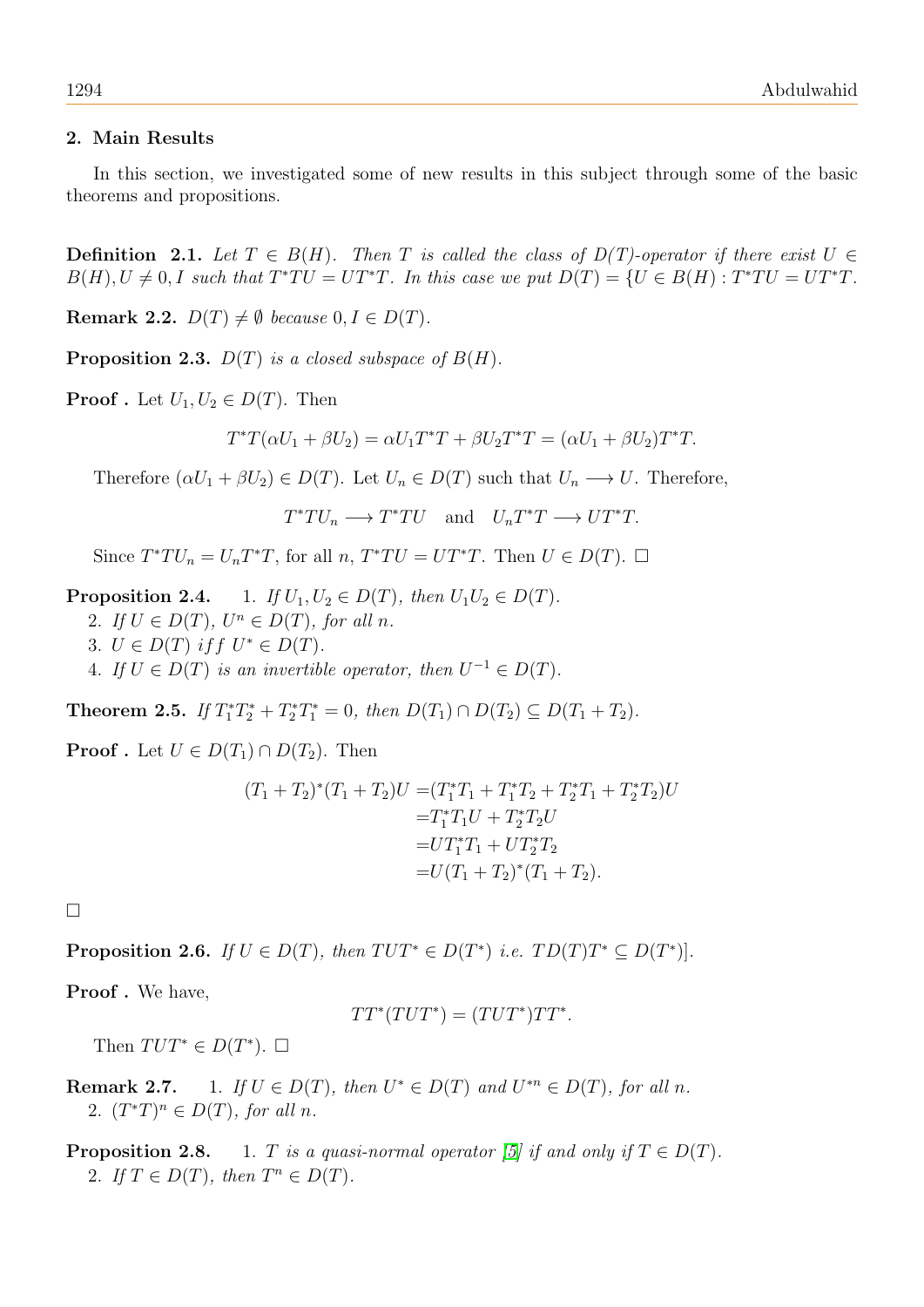3.  $(D(T), +, 0)$  is a ring with identity.

**Theorem 2.9.**  $T \in D(T)$  if and only if  $T + T^*$  and  $T - T^* \in D(T)$ .

**Proof**. Assume that  $T \in D(T) \Rightarrow T(T^*T) = (T^*T)T$ . Therefore

$$
T^*TT^* = T^{*2}T.
$$

So,

$$
(T+T^*)T^*T = T(T^*T+T^{*2}T = T^*TT+T^*TT^* = (T^*T)[T+T^*].
$$

Then  $(T+T^*)\in D(T)$ . Moreover,

$$
(T - T^*)T^*T = TT^*T - T^{*2}T = T^*TT - T^*TT^* = (T^*T)[T - T^*].
$$

Thus  $(T - T^*) \in D(T)$ .

On the other hand,Assume that

$$
(T+T^*)T^*T = T^*T(T+T^*), (T-T^*)T^*T = T^*T(T-T^*).
$$

Then

<span id="page-2-0"></span>
$$
TT^*T + T^{*2}T = T^*T^2 + T^*TT^*...
$$
\n(2.1)

and

<span id="page-2-1"></span>
$$
TT^*T - T^{*2}T = T^*T^2 - T^*TT^*...
$$
\n(2.2)

From [\(2.1\)](#page-2-0) and [\(2.2\)](#page-2-1), we get  $2T(T^*T) = 2(T^*T)T$ . Then  $T \in D(T)$ .  $\Box$ The following theorem is general from above theorem.

**Theorem 2.10.**  $T \in D(T)$  if and only if  $\alpha T + \beta T^*$  and  $\alpha T - \beta T^* \in D(T)$ , where  $\alpha, \beta \in \mathbb{C}$  are not both equal zero.

**Proof**. Let  $T \in D(T)$ . Then  $T(T^*T) = T^*TT$ . So  $T^{*2}T = T^*TT^*$ . Then

$$
(\alpha T + \beta T^*)T^*T = \alpha TT^*T + \beta T^{*2}T
$$
  

$$
= \alpha T^*TT + \beta T^*TT^*
$$
  

$$
= (T^*T)[\alpha T + \beta T^*].
$$

Therefore  $\alpha T + \beta T^* \in D(T)$ . By the same way  $\alpha T - \beta T^* \in D(T)$ .

 $(\Leftarrow)$  Let  $\alpha T + \beta T^*$ ,  $alpha T - \beta T^* \in D(T)$ . If  $\alpha = 0$ , then  $\beta T^* \in D(T)$ . Since  $\beta = 0$ ,  $T^* \in D(T)$ . Therefore  $T \in D(T)$ .

Assume that  $\alpha \neq 0$ . Then

$$
(\alpha T \mp \beta T^*)T^*T = T^*T(\alpha T \mp \beta T^*).
$$

Thus,

$$
\alpha TT^*T + \beta T^{*2}T = \alpha T^*T^2 + \beta T^*TT^* \dots \tag{2.3}
$$

and

$$
\alpha TT^*T - \beta T^{*2}T = \alpha T^*T^2 - \beta T^*TT^* \dots \tag{2.4}
$$

These imply that  $2\alpha TT^*T = 2\alpha T^*T^2$ . Since  $\alpha \neq 0$ , we have  $T(T^*T) = (T^*T)T$ . This shows that  $T \in D(T)$ .  $\Box$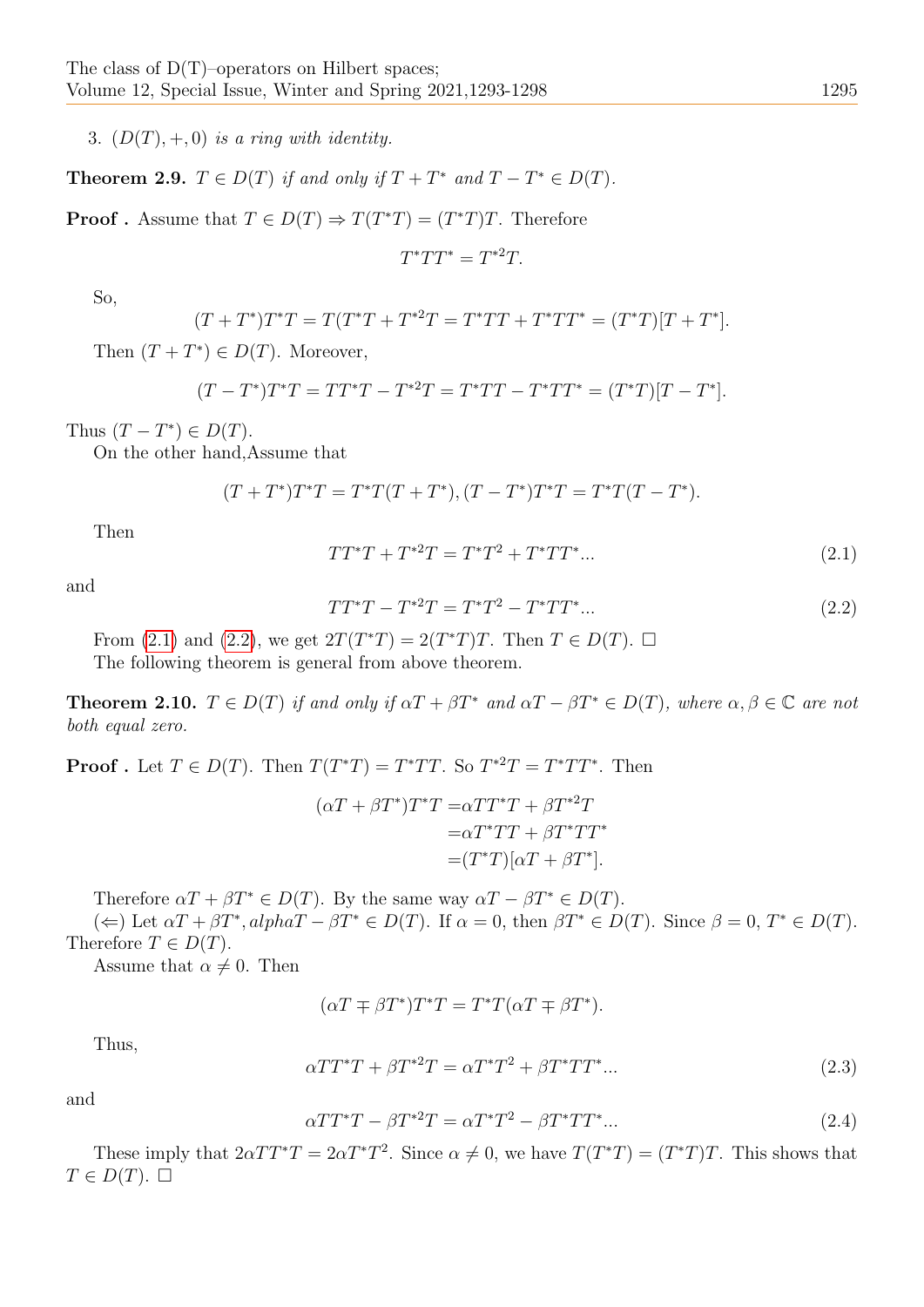**Proposition 2.11.**  $\sigma(T) \cap \sigma(T^*) = \emptyset$  and  $T + T^* \in D(T)$  if and only if  $T \in D(T)$ .

**Theorem 2.12.** If ker  $T^*T = H$ , then  $D(T) = B(H)$ .

**Proof**. Let  $S \in B(H)$ . Since  $ST^*T(x) = 0$  and  $T^*TS(x) = 0$ , for all  $x \in H$ ,  $ST^*T = T^*TS$ . Thus,  $S \in D(T)$ , for all  $S \in B(H) \square$ 

**Corollary 2.13.** 1. If T is a zero operator, then  $D(T) = B(H)$ 2.  $T^*T = 0$  if and only if  $T = 0$ .

**Theorem 2.14.** If  $\{0\} \neq \ker(T^*T) \subsetneq H$ , then  $D(T) \neq B(H)$ .

**Proof**. Assume that  $D(T) = B(H)$ . Let  $N = \text{ker } T^*T$ , then  $\{0\} \neq N \subsetneq H$ . Therefore,  $\{0\} \neq N^{\perp} \neq H$ . Let  $0 \neq y \in N$ ,  $0 \neq \hat{y} \in N^{\perp}$ . Let  $x = y + \hat{y}$ ,  $M = span\{x\}$  and  $P_M$  be the projection onto M. Assume that  $P_M T^* T = T^* T P_M$ . Then

$$
P_M T^* T(y) = T^* T P_M(y).
$$

Thus,  $T^*TP_M(y) = 0$ . Then  $P_M(y) \in N$ . But  $P_M(y) = \alpha x$ , where  $\alpha \in \mathbb{C}$ .

If  $\alpha \neq 0$ , then  $\alpha x \in N$ . So  $x \in N$  and therefore,  $\acute{y} \in N \cap N^{\perp}$ . Hence,  $\acute{y} = 0$ . This is a contradiction with  $\acute{y}$  is a non-zero vector.

If  $\alpha = 0$ , then  $P_M(y) = 0 \Rightarrow y \in M^{\perp}$ . So  $\langle y, x \rangle = 0$ . But,

$$
\langle y, y \rangle = 0 \Rightarrow y = 0.
$$

A contradiction, therefore  $P_M \notin D(T)$ . So  $D(T) \neq B(H)$ .  $\Box$ 

**Remark 2.15.** If T is a self adjoint operator [\[6\]](#page-5-6), then  $D(T) = (\hat{T}^2)$ , where  $(\hat{T}^2)$  is the commute of  $T^2$ .

**Theorem 2.16.** Let T be an operator with ker  $T^*T = \{0\}$ . Then  $D(T) = B(H)$  if and only if  $T^*T = \alpha I$ , where  $\alpha$  is a non-zero constant.

**Proof**. Let  $\{e_i\}$  be a basis for H. Suppose that  $UT^*T = T^*TU$ , for all  $U \in B(H)$ . Let  $M =$  $span\{T^*T(e_1)\}\text{, then } H=M\bigoplus M^{\perp} \text{ and }$ 

$$
P_{M^{\perp}}T^{*}T(e_{1})=T^{*}TP_{M^{\perp}}(e_{1}).
$$

This implies that  $T^*TP_{M^{\perp}}(e_1)=0$ , but ker  $T^*T=0$ . So  $P_{M^{\perp}}(e_1)=0$ . Thus,  $e_1 \in M$ . Therefore  $e_1 = \alpha_1 T^* T(e_1), \alpha_1 \neq 0.$ 

By the same way  $e_i = \alpha T^* T(e_i), i = 1, 2, \dots$ . Also

$$
e_i + e_j = \alpha T^* T(e_i + e_j) = \alpha T^* T e_i + \alpha T^* T e_j.
$$

So,

$$
\alpha_i T^* T e_i + \alpha_j T^* T e_j = \alpha T^* T e_i + \alpha T^* T e_j
$$
  
= 
$$
T^* T(\alpha_i e_i + \alpha_j e_j)
$$
  
= 
$$
T^* T(\alpha e_i + \alpha e_j).
$$

Therefore  $(\alpha_i e_i + \alpha_j e_j) = (\alpha e_i + \alpha e_j)$ . Hence,  $(\alpha_i - \alpha) e_i + (\alpha_j - \alpha) e_j = 0$ . Therefore,  $(\alpha_i - \alpha) = 0$ and  $(\alpha_j - \alpha) = 0$ . Hence,  $\alpha_i = \alpha = \alpha_j$ . Thus,  $T^*T(e_i) = \frac{1}{\alpha}e_i$ , for all i. This means that  $T^*T = \frac{1}{\alpha}$  $\frac{1}{\alpha}I$ .

The converse, clearly holds.  $\square$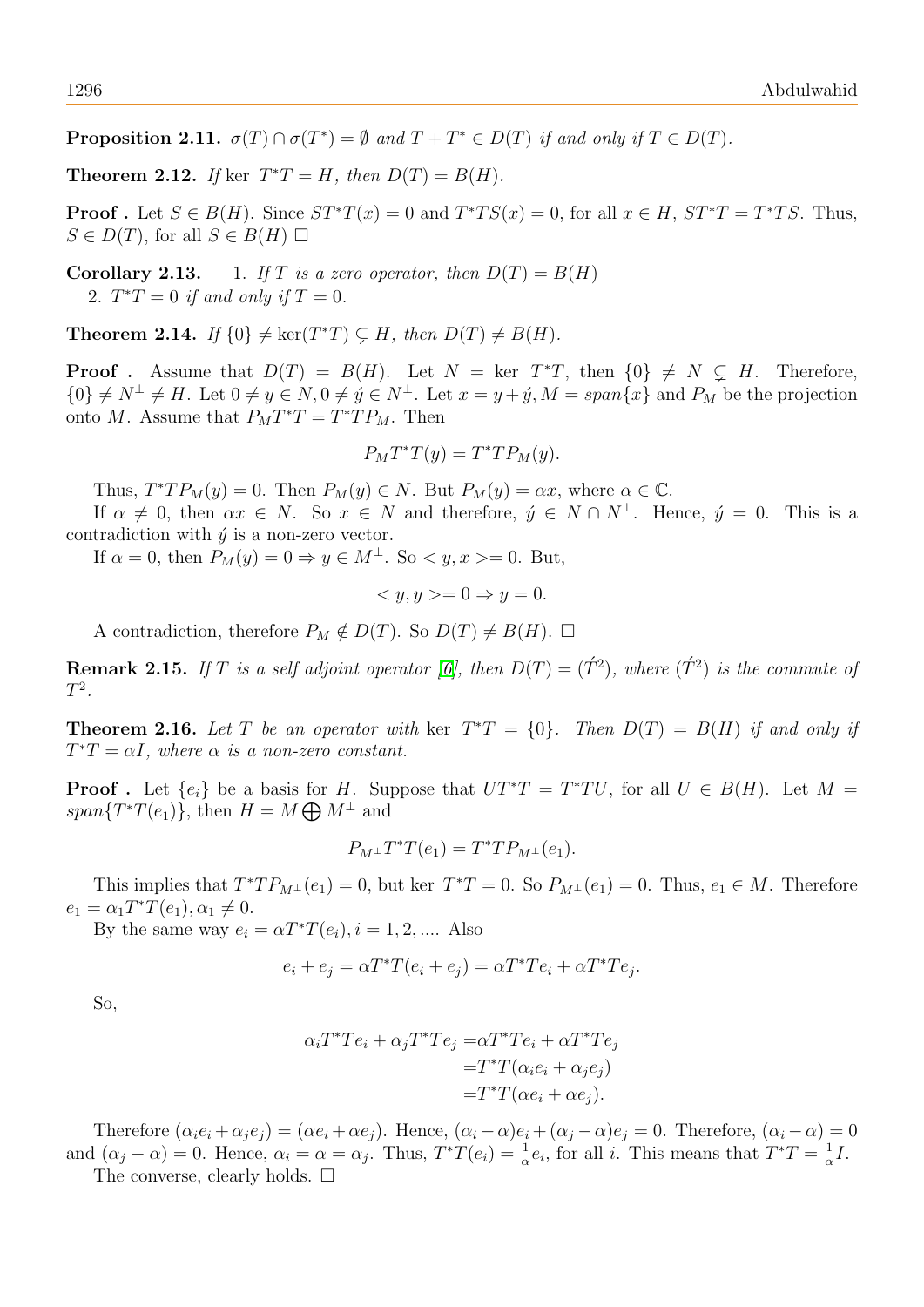**Proposition 2.17.**  $D(T)$  is invariant subspace of T if and only if  $T \in D(T)$ .

**Proof**. Since  $I \in D(T)$ ,  $TI \in D(T) \Rightarrow T \in D(T)$ . On the other hand, let  $U \in D(T)$ . Since  $T \in D(T)$ ,  $TU \in D(T)$ . Hence,  $D(T)$  is invariant subspace.  $\square$ 

**Theorem 2.18.** Let  $\{0\} \neq \ker T^*T \subsetneq H$ . Then  $\{0\} \neq \overline{D(T)(h)} \subsetneq H$ , for all  $h \in \ker T^*T$  and  $h \neq 0$ .

**Proof**. Let  $0 \neq h \in \text{ker } T^*T$ . Since  $I \in D(T)$ ,  $h = I(h) \in D(T)(h) \subseteq \overline{D(T)(h)}$ . Therefore,

$$
\{0\} \neq \overline{D(T)(h)}.
$$

If  $U \in D(T)$ , then  $T^*TU = UT^*T$ . Therefore,

$$
T^*TU(h) = UT^*T(h).
$$

This implies that  $T^*TU(h) = 0$ . Therefore,

$$
U(h) \in \text{ker } T^*T.
$$

Thus,  $D(T)(h) \subseteq \text{ker } T^*T$  and so  $\overline{D(T)(h)} \subseteq \overline{\text{ker } T^*T}$ . Therefore,  $\overline{D(T)(h)} \subseteq H$ .  $\Box$ 

**Proposition 2.19.** If T is quasi normal operator [\[5\]](#page-5-5), then  $T \overline{D(T)(h)} \subseteq \overline{overlineD(T)(h)}$ , for all  $h \in H$ .

**Proof**. Since  $T \in D(T)$ ,  $T \in D(T) \subseteq D(T)$ . Let  $z \in \overline{D(T)(h)}$ , so there exist  $U_n(h) \in D(T)(h)$ such that  $U_n(h) \to Z$  and

$$
TU_n(h) \to T(Z).
$$

Therefore  $U_n \in D(T) \Rightarrow TU_n \in D(T)$ . But  $TU_n(h) \in D(T)(h)$ . Therefore  $T(Z) \in \overline{D(T)(h)}$  and consequently,  $TD(T)(h) \subseteq D(T)(h)$ .  $\Box$ 

**Theorem 2.20.**  $D(T)(h)$  is a subspace of H,  $\forall h \in H$ .

**Proof**. Let  $U_1(h), U_2(h) \in D(T)(h) \Rightarrow U_1, U_2 \in D(T)$ . Hence,  $U_1 + U_2 \in D(T)$  and

 $U_1(h) + U_2(h) = (U_1 + U_2)(h) \in D(T)(h).$ 

Let  $\alpha \in \mathbb{C}, U(h) \in D(T)(h) \Rightarrow \alpha(U(h)) = (\alpha U)(h) \in D(T)(h)$ .  $\Box$ 

Corollary 2.21.  $\overline{D(T)(h)}$  is a subspace of H,  $\forall h \in H$ .

**Proof** . Let  $Z_1, Z_2 \in \overline{D(T)(h)}$ . Then there exist  $U_n^1(h), U_n^2(h) \in D(T)(h)$  such that

$$
U_n^1(h) \to Z_1, U_n^2(h) \to Z_2.
$$

Therefore

$$
U_n^1(h) + U_n^2(h) \to Z_1 + Z_2
$$

and

$$
(U_n^1 + U_n^2)(h) \to Z_1 + Z_2.
$$

Since  $(U_n^1 + U_n^2) \in D(T) \to Z_1 + Z_2 \in \overline{D(T)(h)}$ . Let  $Z \in \overline{D(T)(h)}$  and  $\alpha$  is constant. Therefore  $U_n(h) \to Z$  and  $\alpha U_n(h) \to \alpha Z$ . This shows that  $\alpha U_n \in D(T) \to \alpha Z \in \overline{D(T)(h)}$ .  $\Box$